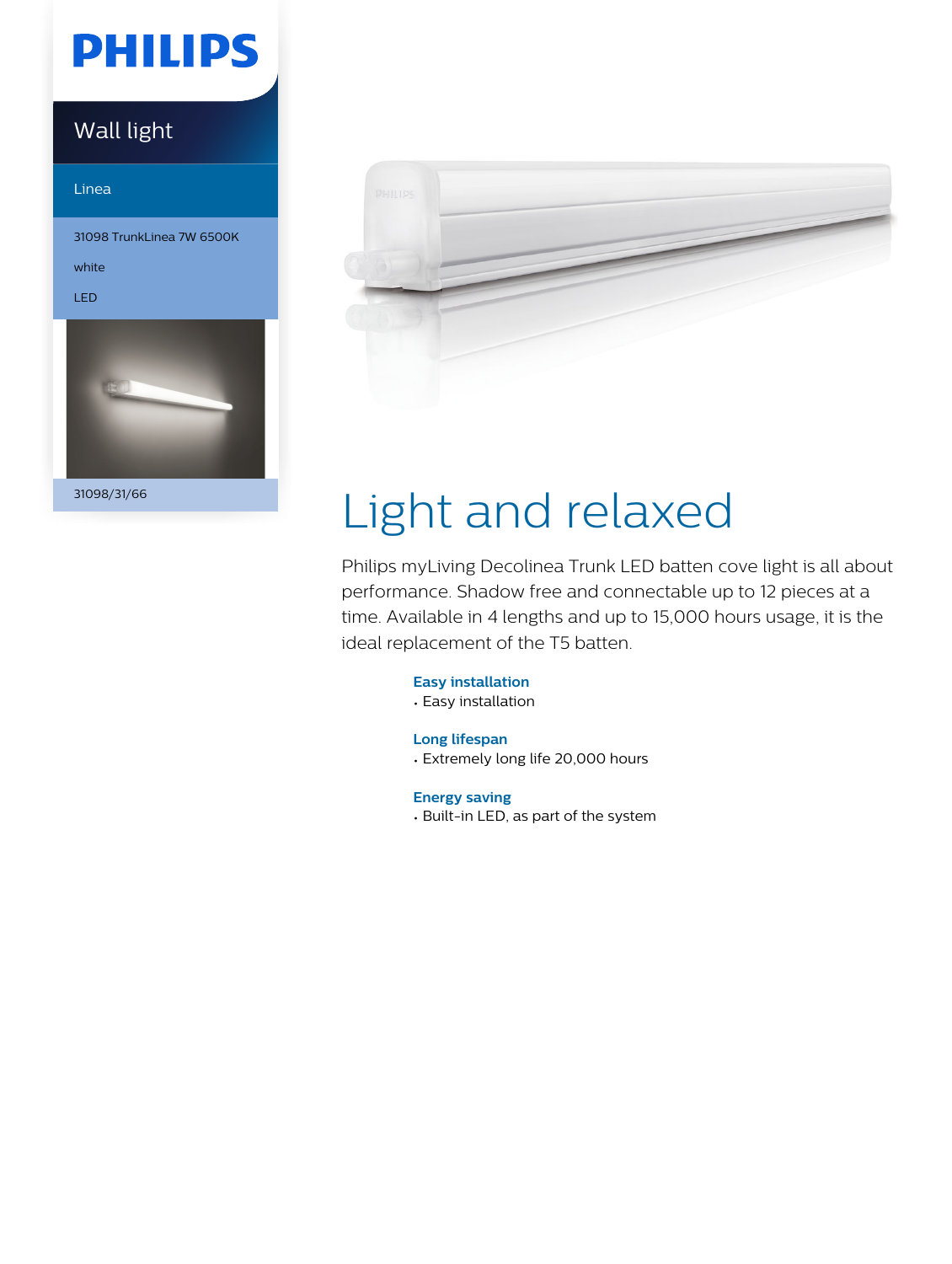#### 31098/31/66

## **Highlights**

#### **Easy installation**



No more hassle in installation. Just fix or hang securely on the wall and plug in, now this luminaire is ready to light on.

#### **Extremely long life**



A light source you can trust. Philips LED lights offer an extremely long-life of at least 20,000 hours (which equals 20 years on basis of an average use of 3 hours / day with an amount of at least of 13,000 on/off switching cycles). It feels so comfortable to think that you won't have to worry about maintenance or lamp replacement

while having the perfect light ambiance in your home.

#### **Integrated LED light source**



A light source you can trust. With integrated LED light source, you won't have to worry about maintenance or lamp replacement while having the perfect light ambiance in your home.

## Specifications

#### **Design and finishing**

- Color: white
- Material: synthetics

#### **Extra feature/accessory incl.**

- Diffused light effect: Yes
- LED integrated: Yes

#### **Miscellaneous**

- Especially designed for: Living- & Bedroom, Home office & Study
- Style: Contemporary
- Type: Wall light
- EyeComfort: No

#### **Product dimensions & weight**

- Height: 3.6 cm
- Length: 58.4 cm
- Net weight: 0.145 kg
- Width: 2.2 cm

#### **Service**

• Warranty: 1 year(s)

#### **Technical specifications**

- Lifetime up to: 15,000 hour(s)
- Total lumen output fixture: 500 lm
- Mains power: Range 220 V 240 V, 50-60 Hz
- Fixture dimmable: No
- LED: Yes
- Built in LED: Yes
- Number of bulbs: 1
- Wattage bulb included: 6 W
- IP code: IP20, protection against objects bigger than 12.5 mm, no protection against water
- Class of protection: II double insulated